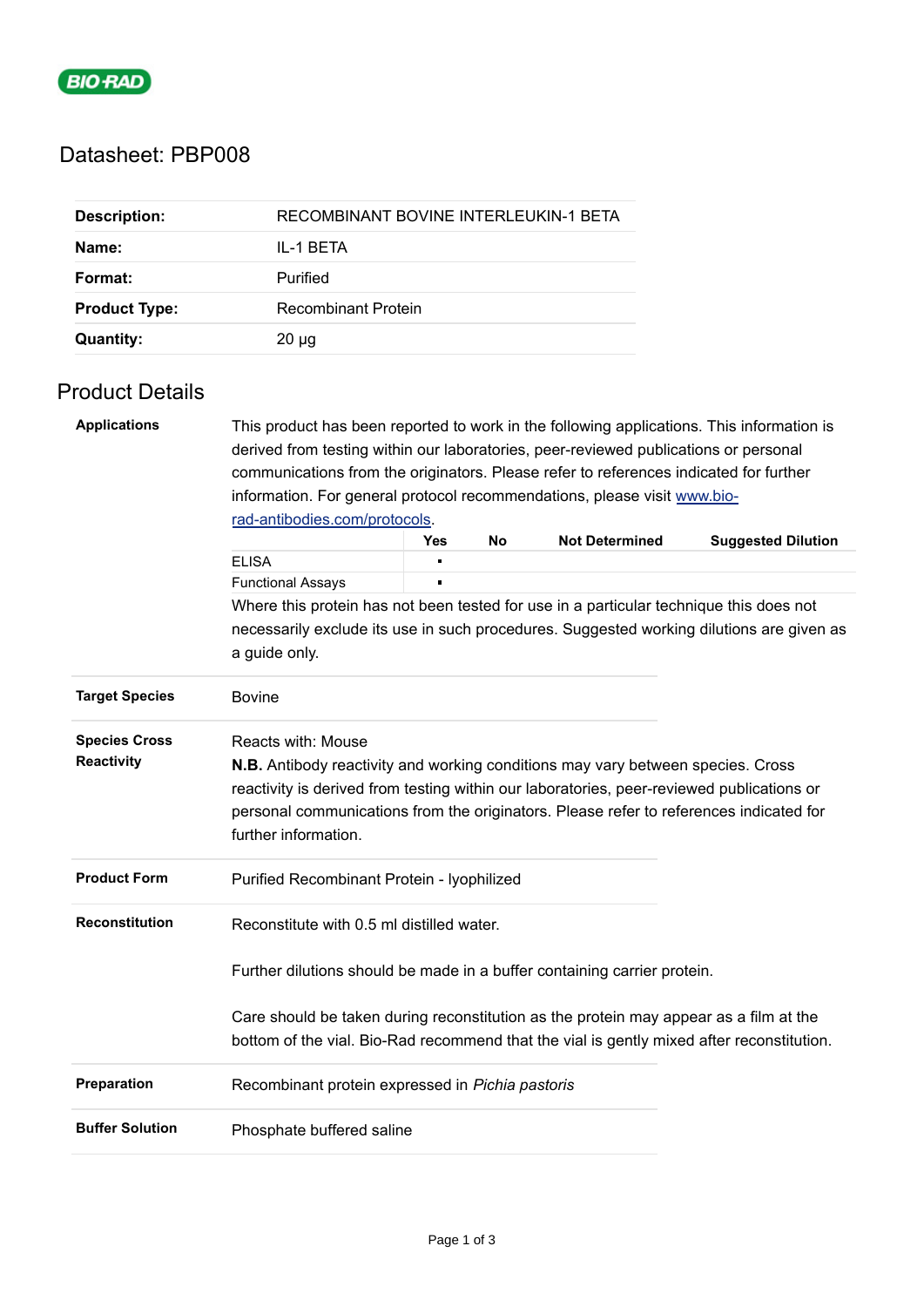| <b>Preservative</b><br><b>Stabilisers</b> | None present                                                                                                                                                                                                                                                                                                                                                                                                                                                                                                                                                                                                                                                                                                                                                                                                                                                                                                                                                                                                                                                                                                                                                             |
|-------------------------------------------|--------------------------------------------------------------------------------------------------------------------------------------------------------------------------------------------------------------------------------------------------------------------------------------------------------------------------------------------------------------------------------------------------------------------------------------------------------------------------------------------------------------------------------------------------------------------------------------------------------------------------------------------------------------------------------------------------------------------------------------------------------------------------------------------------------------------------------------------------------------------------------------------------------------------------------------------------------------------------------------------------------------------------------------------------------------------------------------------------------------------------------------------------------------------------|
| <b>Endotoxin Level</b>                    | $< 1.0$ EU/ug                                                                                                                                                                                                                                                                                                                                                                                                                                                                                                                                                                                                                                                                                                                                                                                                                                                                                                                                                                                                                                                                                                                                                            |
| Approx. Protein<br><b>Concentrations</b>  | 40ug/ml after reconstitution                                                                                                                                                                                                                                                                                                                                                                                                                                                                                                                                                                                                                                                                                                                                                                                                                                                                                                                                                                                                                                                                                                                                             |
| <b>External Database</b><br>Links         | <b>UniProt:</b><br>P09428<br><b>Related reagents</b>                                                                                                                                                                                                                                                                                                                                                                                                                                                                                                                                                                                                                                                                                                                                                                                                                                                                                                                                                                                                                                                                                                                     |
|                                           | <b>Entrez Gene:</b><br>281251<br><b>Related reagents</b><br>IL <sub>1</sub> B                                                                                                                                                                                                                                                                                                                                                                                                                                                                                                                                                                                                                                                                                                                                                                                                                                                                                                                                                                                                                                                                                            |
| <b>Product Information</b>                | Recombinant Bovine Interleukin-1 beta is a recombinant peptide corresponding to<br>full-length mature Bovine Interleukin-1 beta (IL-1 beta) expressed by a number of cell<br>types including monocytes, macrophages and endothelial cells.                                                                                                                                                                                                                                                                                                                                                                                                                                                                                                                                                                                                                                                                                                                                                                                                                                                                                                                               |
|                                           | Interleukin-1 beta, a pro-inflammatory cytokine has a wide range of effects, such as<br>promoting T and B cell proliferation and inducing neutrophil chemotaxis.                                                                                                                                                                                                                                                                                                                                                                                                                                                                                                                                                                                                                                                                                                                                                                                                                                                                                                                                                                                                         |
| <b>Protein Molecular</b><br>Weight        | 17.7kD                                                                                                                                                                                                                                                                                                                                                                                                                                                                                                                                                                                                                                                                                                                                                                                                                                                                                                                                                                                                                                                                                                                                                                   |
| <b>Purity</b>                             | >95% by SDS PAGE analysis                                                                                                                                                                                                                                                                                                                                                                                                                                                                                                                                                                                                                                                                                                                                                                                                                                                                                                                                                                                                                                                                                                                                                |
| <b>ELISA</b>                              | This product may be used as a standard for ELISA applications with the following<br>interleukin-1 beta antibodies: AHP851Z, AHP851B or MCA1658.                                                                                                                                                                                                                                                                                                                                                                                                                                                                                                                                                                                                                                                                                                                                                                                                                                                                                                                                                                                                                          |
| <b>References</b>                         | 1. Stradner, M.H. et al. (2008) Spingosine-1-phosphate stimulates proliferation and<br>counteracts interleukin-1 induced nitric oxide formation in articular chondrocytes.<br>Osteoarthritis Cartilage. 16: 305-11.<br>2. Bougarn, S. et al. (2010) Muramyl dipeptide synergizes with Staphylococcus aureus<br>lipoteichoic acid to recruit neutrophils in the mammary gland and to stimulate mammary<br>epithelial cells. Clin Vaccine Immunol. 17(11):1797-809.<br>3. Simojoki, H. et al. (2011) Innate immune response in experimentally induced bovine<br>intramammary infection with Staphylococcus simulans and S. epidermidis. Vet Res. 42:<br>49.<br>4. Vordermeier, M. et al. (2012) Cytokine responses of Holstein and Sahiwal zebu derived<br>monocytes after mycobacterial infection. Trop Anim Health Prod. 44: 651-5.<br>5. L, D. et al. (2015) Late production of CXCL8 in ruminant oro-nasal turbinate cells in<br>response to Chlamydia abortus infection. Vet Immunol Immunopathol. 168 (1-2): 97-102.<br>6. JA, C. et al. (2017) In utero exposure to LPS alters the postnatal acute-phase response<br>in beef heifers. Innate Immun. 23 (1): 97-108. |
| <b>Storage</b>                            | Prior to reconstitution store at +4°C.<br>Following reconstitution store at -70°C.<br>Storage in frost-free freezers is not recommended.                                                                                                                                                                                                                                                                                                                                                                                                                                                                                                                                                                                                                                                                                                                                                                                                                                                                                                                                                                                                                                 |